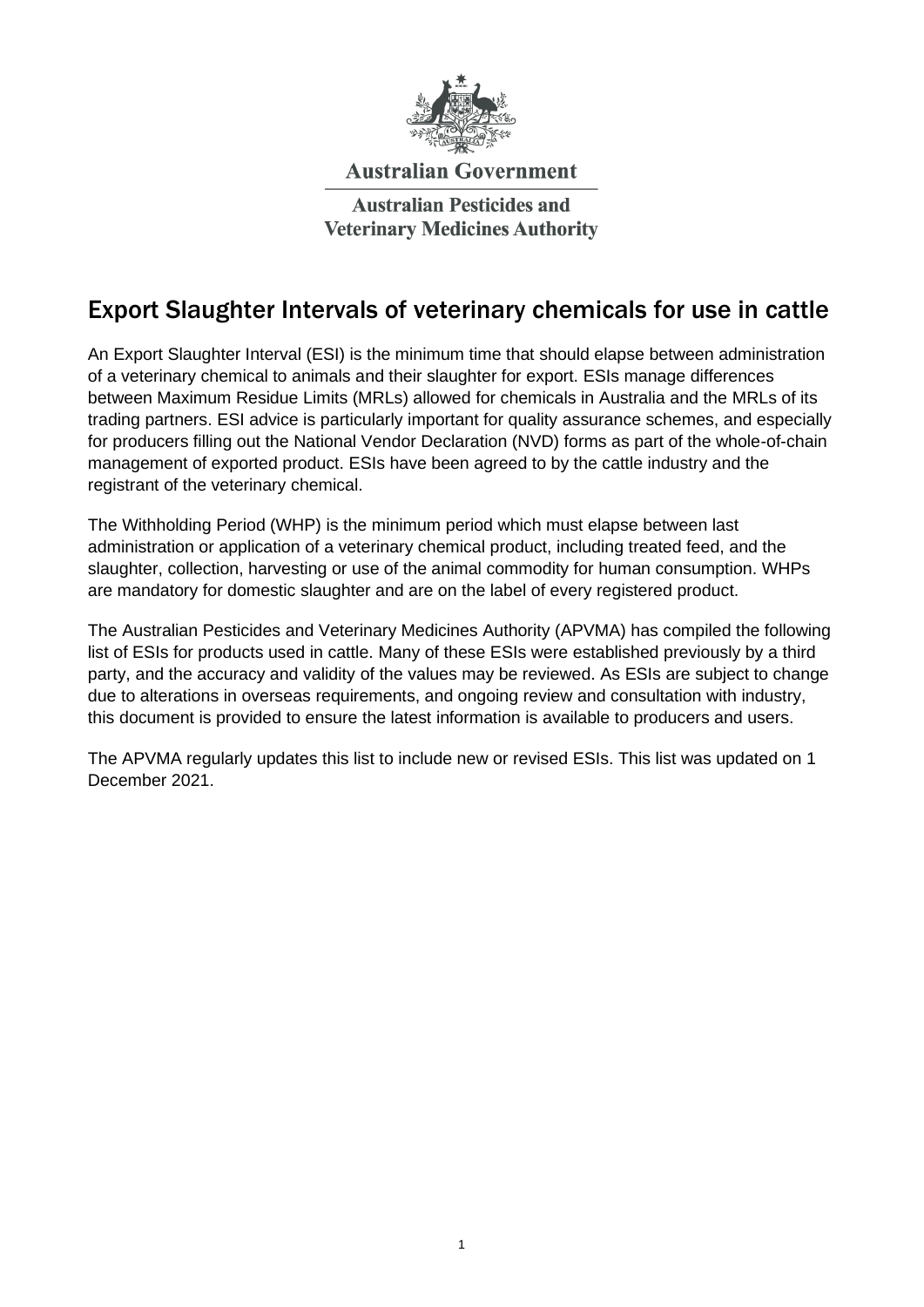| <b>Product</b><br>number | APVMA registered product name                                                        | <b>WHP</b><br>(days) | <b>ESI</b><br>(days) |
|--------------------------|--------------------------------------------------------------------------------------|----------------------|----------------------|
| 87488                    | ABBEYFLOR INJECTION FOR CATTLE AND PIGS                                              | 28                   | 42                   |
| 60494                    | ACATAK DUOSTAR TICK DEVELOPMENT INHIBITOR AND BROAD SPECTRUM<br>POUR-ON              | 28§                  | 42                   |
| 45740                    | ACATAK POUR-ON TICK DEVELOPMENT INHIBITOR                                            | 42§                  | 42                   |
| 51973                    | ALAMYCIN 10 INJECTION                                                                | 11                   | 11                   |
| 53087                    | ALAMYCIN LA 300 OXYTETRACYCLINE INJECTABLE SOLUTION                                  | 35                   | 35                   |
| 51973                    | ALAMYCIN SA 100 INJECTION                                                            | 8                    | 11                   |
| 89704                    | ALEVE INJECTION FOR CATTLE AND PIGS                                                  | 12                   | 21                   |
| 67185                    | ALPHA2 COMBINATION POUR-ON FOR CATTLE                                                | 56                   | 70                   |
| 68127                    | ANTHRAX VACCINE (LIVING SPORE STERNE 34F2 STRAIN)                                    | 42                   | 42                   |
| 90779                    | AROVYN INJECTABLE SOLUTION                                                           | 35                   | 35                   |
| 55098                    | ARREST EASY-DOSE POUR-ON CATTLE LICE AND FLY TREATMENT                               | $\Omega$             | 21                   |
| 30193                    | ASEPTOL GERMICIDE, DISINFECTANT AND DETERGENT                                        | $\Omega$             | 0                    |
| 59900                    | AUSMECTIN CATTLE POUR-ON                                                             | 42                   | 42                   |
| 64046                    | AVOMEC A POUR-ON ROUNDWORM & EXTERNAL PARASITICIDE FOR CATTLE                        | 35                   | 42                   |
| 62708                    | AVOMEC PLUS POUR-ON ROUNDWORM, LIVER FLUKE AND EXTERNAL<br>PARASITICIDE FOR CATTLE   | 49                   | 140                  |
| 45211                    | BARRICADE 'S' CATTLE DIP AND SPRAY                                                   | 8                    | 21                   |
| 60780                    | <b>BAYCOX CATTLE COCCIDIOCIDE</b>                                                    | 56                   | 75                   |
| 68946                    | BAYCOX COCCIDIOCIDE FOR PIGLETS AND CATTLE                                           | 56                   | 75                   |
| 64596                    | BAYMEC GOLD INJECTION BROAD SPECTRUM ENDECTOCIDE FOR DAIRY AND<br><b>BEEF CATTLE</b> | 28                   | 42                   |
| 64610                    | BAYMEC LV POUR-ON BROAD SPECTRUM ENDECTOCIDE FOR DAIRY AND BEEF<br>CATTLE            | 42                   | 42                   |
| 51138                    | BAYMEC POUR-ON FOR CATTLE                                                            | 42                   | 42                   |
| 41037                    | BAYTICOL CATTLE DIP AND SPRAY                                                        | 0                    | 0                    |
| 81725                    | BEEZED LV ANTHELMINTIC FOR SHEEP CATTLE AND GOATS                                    | 10                   | 14                   |
| 69395                    | BIMECTIN PLUS (IVERMECTIN PLUS CLORSULON) SOLUTION FOR INJECTION<br>FOR CATTLE       | 28                   | 42                   |
| 84893                    | BIMEPRO 5 MG/ML POUR-ON SOLUTION FOR CATTLE                                          | $\Omega$             | 0                    |
| 55308                    | BOMBARD POUR-ON CATTLE LICE AND FLY TREATMENT                                        | $\Omega$             | 21                   |
| 56846                    | BOMECTIN ANTIPARASITIC INJECTION FOR CATTLE and PIGS                                 | 28                   | 42                   |
| 62967                    | BOMECTIN F BROAD-SPECTRUM ANTIPARASITIC INJECTION FOR CATTLE                         | 28                   | 42                   |
| 62048                    | BOMECTIN POUR-ON FOR CATTLE                                                          | 42                   | 42                   |
| 88108                    | <b>BOVATIL 300</b>                                                                   | 28                   | 42                   |
| 82468                    | BOVIMEC POUR-ON FOR BEEF AND DAIRY CATTLE                                            | 28                   | 28                   |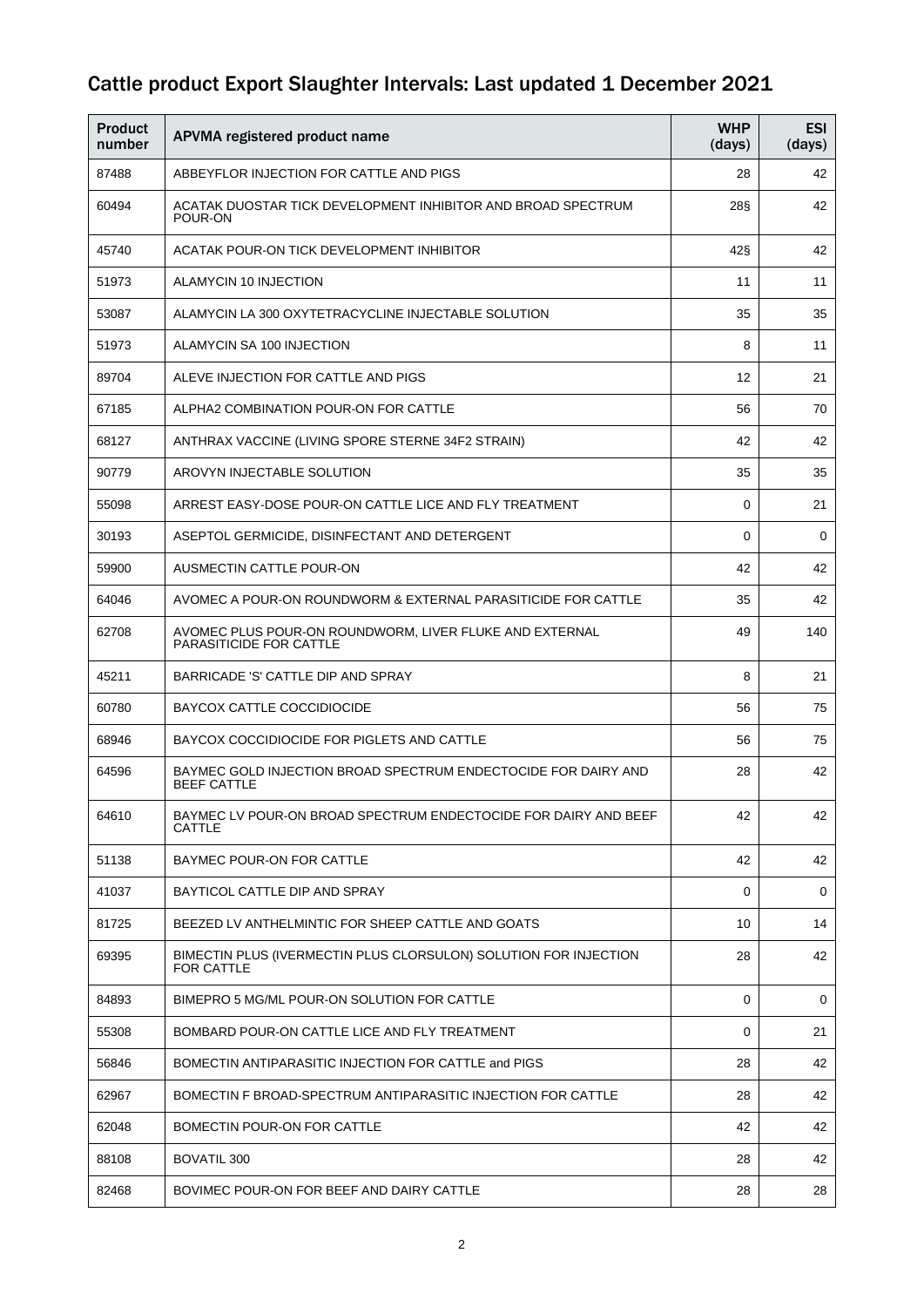| <b>Product</b><br>number | APVMA registered product name                                                                       | <b>WHP</b><br>(days) | <b>ESI</b><br>(days) |
|--------------------------|-----------------------------------------------------------------------------------------------------|----------------------|----------------------|
| 82481                    | BOVIMISOLE POUR-ON WORMER FOR CATTLE                                                                | 3                    | $\overline{7}$       |
| 86116                    | BOVIPOUR DT FOR CONTROL OF INTERNAL AND EXTERNAL PARASITES ON<br>BEEF AND DAIRY CATTLE              | 42                   | 42                   |
| 68799                    | <b>BOVIPOUR M POUR-ON</b>                                                                           | $\Omega$             | 0                    |
| 88138                    | CALPRO INTRA-RUMINAL CALCIUM BOLUS FOR CATTLE                                                       | $\Omega$             | 0                    |
| 89950                    | CATTLEGUARD LONG ACTING INJECTION FOR CATTLE                                                        | 56                   | 108                  |
| 66931                    | CATTLEGUARD POUR-ON FOR CATTLE AND RED DEER                                                         | 0                    | 0                    |
| 81783                    | CATTLEMAX INJECTION ANTIPARASITIC FOR CATTLE                                                        | 28                   | 42                   |
| 87615                    | CATTLEMAX LV POUR-ON ENDECTOCIDE FOR CATTLE                                                         | 21                   | 21                   |
| 90406                    | CATTLEMAX PLUS INJECTION FOR CATTLE                                                                 | 28                   | 42                   |
| 61414                    | CATTLEMAX POUR-ON FOR BEEF AND DAIRY CATTLE                                                         | 28                   | 28                   |
| 80714                    | CATTLEPRO POUR-ON FOR BEEF AND DAIRY CATTLE                                                         | 28                   | 28                   |
| 90614                    | CETIOFUR - KETOPROFEN INJECTABLE                                                                    | 8                    | 8                    |
| 85382                    | <b>CIPIOSYN</b>                                                                                     | 0                    | $\mathbf 0$          |
| 61466                    | <b>COBALIFE VB12 FOR SHEEP AND CATTLE</b>                                                           | $\Omega$             | 0                    |
| 61465                    | COBALIFE VB12 PLUS SELENIUM FOR SHEEP AND CATTLE                                                    | $\Omega$             | 0                    |
| 86294                    | COMMODUS INJECTABLE ENDECTOCIDE                                                                     | 42                   | 42                   |
| 87490                    | COMMODUS POUR-ON ENDECTOCIDE FOR CATTLE                                                             | 42                   | 42                   |
| 41044                    | COOPERS AMITIK CATTLE DIP AND SPRAY                                                                 | $\Omega$             | 0                    |
| 45044                    | COOPERS AMITIK EC CATTLE AND PIG SPRAY                                                              | 0                    | $\mathbf 0$          |
| 46815                    | COOPERS BLOCKADE 'S' CATTLE DIP AND SPRAY                                                           | 8                    | 21                   |
| 36340                    | COOPERS CLOUT-S BACKLINE LICE TREATMENT                                                             | 3                    | 14                   |
| 33468                    | COOPERS COOPAFLY POUR-ON FLY AND CATTLE LICE TREATMENT                                              | $\Omega$             | 21                   |
| 62353                    | COOPERS DIAZINON SHEEP BLOWFLY DRESSING AND CATTLE, GOAT AND PIG<br>SPRAY (when used as backrubber) | 3                    | 10                   |
| 62353                    | COOPERS DIAZINON SHEEP BLOWFLY DRESSING AND CATTLE, GOAT AND PIG<br>SPRAY (when used as backspray)  | 3                    | 3                    |
| 54096                    | COOPERS EASY-DOSE POUR-ON CATTLE LICE AND FLY TREATMENT                                             | $\Omega$             | 21                   |
| 46231                    | COOPERS FLY STRIKE POWDER INSECTICIDE                                                               | 3                    | 3                    |
| 36152                    | COOPERS NILVERM LV ORAL DRENCH                                                                      | 3                    | $\overline{7}$       |
| 36096                    | COOPERS NILVERM ORAL DRENCH                                                                         | 3                    | $\overline{7}$       |
| 36168                    | COOPERS NILVERM POUR-ON CATTLE WORMER                                                               | 3                    | $\overline{7}$       |
| 36089                    | COOPERS NILZAN LV ORAL DRENCH                                                                       | 14                   | 14                   |
| 37088                    | COOPERS PANACUR 100 ORAL ANTHELMINTIC FOR CATTLE AND HORSES                                         | 14                   | 14                   |
| 37097                    | COOPERS PANACUR 25 ORAL ANTHELMINTIC FOR SHEEP CATTLE AND GOATS                                     | 14                   | 14                   |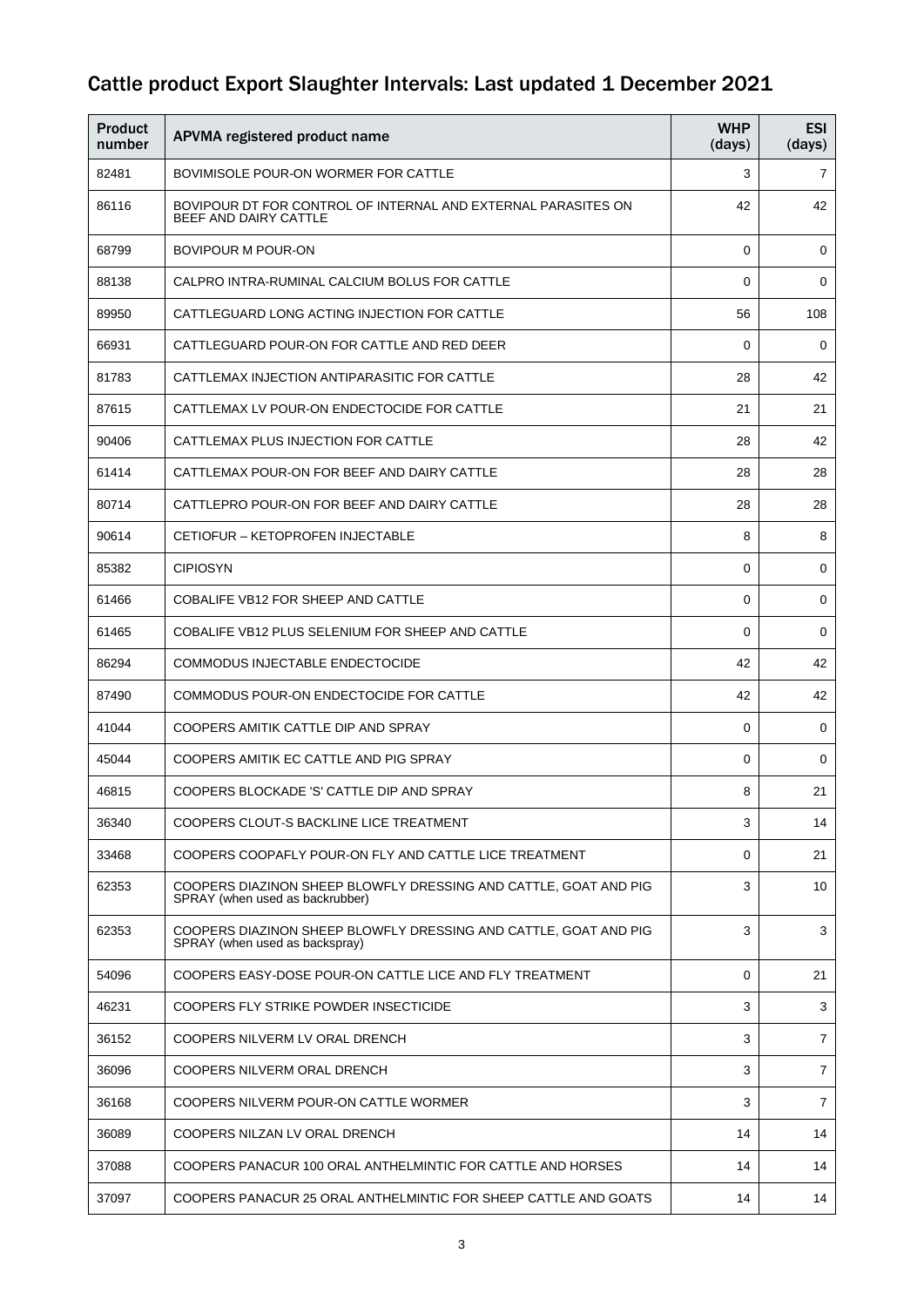| Product<br>number | APVMA registered product name                                                    | <b>WHP</b><br>(days) | <b>ESI</b><br>(days) |
|-------------------|----------------------------------------------------------------------------------|----------------------|----------------------|
| 50558             | COOPERS PARAMAX POUR-ON FOR BEEF AND DAIRY CATTLE                                | 28                   | 28                   |
| 47638             | COOPERS PERMATRACE COBALT PELLETS FOR CATTLE                                     | $\Omega$             | 0                    |
| 47689             | COOPERS PERMATRACE COPPER 10 CAPSULES FOR CALVES AND ADULT<br>CATTLE             | $\Omega$             | $\mathbf 0$          |
| 47640             | COOPERS PERMATRACE SELENIUM PELLETS FOR CATTLE                                   | $\Omega$             | 0                    |
| 58611             | COOPERS SOVEREIGN POUR-ON FLUKICIDE AND ANTHELMINTIC FOR CATTLE                  | 28                   | 70                   |
| 61351             | COOPERS STAMPEDE POUR-ON LOUSICIDE FOR CATTLE AND SHEEP                          | 10                   | 10                   |
| 49226             | COOPERS SYSTAMEX ANTHELMINTIC DRENCH FOR CATTLE ORAL                             | 8                    | 14                   |
| 36099             | COOPERS SYSTAMEX CONCENTRATED DRENCH FOR BEEF DAIRY CATTLE &<br><b>HORSES</b>    | 8                    | 14                   |
| 45981             | COOPERS TIXAFLY CATTLE DIP AND SPRAY                                             | $\Omega$             | 21                   |
| 67327             | COOPERS TRIFECTA TRIPLE ACTIVE DRENCH FOR SHEEP AND CATTLE<br><b>MINERALISED</b> | 21                   | 21                   |
| 60662             | CO-RAL PLUS INSECTICIDE CATTLE EAR TAG                                           | $\Omega$             | 0                    |
| 83884             | COVINE DELTASHIELD POUR-ON LICE AND FLY TREATMENT FOR CATTLE                     | $\Omega$             | 21                   |
| 90115             | COVINE DUOMATE TICK DEVELOPMENT INHIBITOR AND BROAD SPECTRUM<br>POUR-ON          | 28                   | 42                   |
| 87813             | COVINE EMPEROR POUR-ON FOR BEEF AND DAIRY CATTLE AND DEER                        | $\Omega$             | 0                    |
| 91147             | COVINE MOXY LONG ACTING INJECTION FOR CATTLE                                     | 56                   | 108                  |
| 86691             | COVINE MOXY POUR-ON FOR CATTLE & RED DEER                                        | $\Omega$             | 0                    |
| 84774             | COVINE TOROMEC LV POUR-ON FOR CATTLE                                             | 42                   | 42                   |
| 86694             | COVINE TOROMEC PLUS INJECTION                                                    | 28                   | 42                   |
| 83883             | COVINE TOROMEC POUR-ON FOR CATTLE                                                | 28                   | 28                   |
| 81911             | COXI-STOP 50 COCCIDIOCIDE FOR PIGLETS AND CATTLE                                 | 56                   | 75                   |
| 52891             | CUE-MATE INTRAVAGINAL PROGESTERONE DEVICE FOR CATTLE                             | $\Omega$             | 0                    |
| 83071             | CURACEF DUO SUSPENSION FOR INJECTION FOR CATTLE                                  | 8                    | 8                    |
| 45663             | CYDECTIN INJECTION FOR CATTLE (if multiple treatments are given)                 | 14                   | 40                   |
| 45663             | CYDECTIN INJECTION FOR CATTLE (single treatment)                                 | 14                   | 28                   |
| 60116             | CYDECTIN LONG ACTING INJECTION FOR CATTLE                                        | 56                   | 108                  |
| 88072             | CYDECTIN PLATINUM DUAL ACTIVE LV POUR-ON FOR CATTLE                              | $\overline{7}$       | 20                   |
| 66660             | CYDECTIN PLUS FLUKE POUR-ON FOR CATTLE                                           | 50                   | 160                  |
| 45970             | CYDECTIN POUR-ON FOR CATTLE AND RED DEER                                         | $\Omega$             | 0                    |
| 60621             | CYLENCE ULTRA INSECTICIDE CATTLE EAR TAG                                         | 0                    | 0                    |
| 90415             | DALGETY CATTLEMAX LV POUR-ON ENDECTOCIDE FOR CATTLE                              | 21                   | 21                   |
| 89106             | DALGETY DUOMAX TICK DEVELOPMENT INHIBITOR AND BROAD SPECTRUM<br>POUR-ON          | 28                   | 42                   |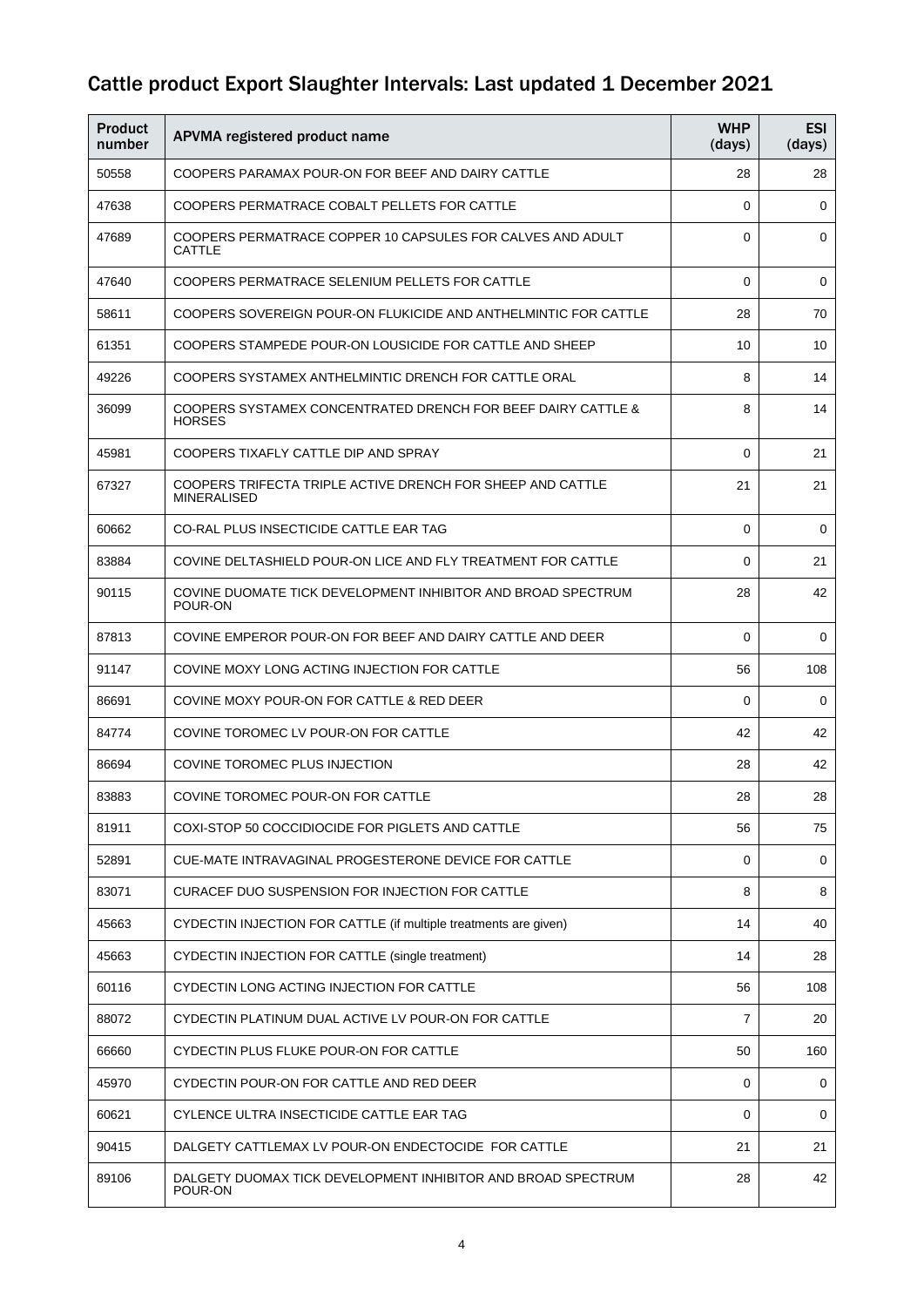| <b>Product</b><br>number | APVMA registered product name                               | <b>WHP</b><br>(days) | <b>ESI</b><br>(days) |
|--------------------------|-------------------------------------------------------------|----------------------|----------------------|
| 46128                    | DECTOMAX INJECTABLE ENDECTOCIDE                             | 42                   | 42                   |
| 49665                    | DECTOMAX POUR-ON ENDECTOCIDE                                | 42                   | 42                   |
| 90001                    | DECTOMAX V DUAL COMBINATION INJECTION FOR CATTLE            | 35                   | 35                   |
| 45736                    | DEFIANCE S INSECTICIDAL FLYSTRIKE, MULES AND WOUND DRESSING | 3                    | 14                   |
| 61413                    | DELTAFLY EASY-DOSE POUR-ON CATTLE LICE AND FLY TREATMENT    | $\Omega$             | 21                   |
| 65322                    | DELTAMAX QUICK-DOSE POUR-ON CATTLE LICE AND FLY TREATMENT   | $\Omega$             | 21                   |
| 87685                    | DELTASHIELD POUR-ON LICE AND FLY TREATMENT FOR CATTLE       | 0                    | 21                   |
| 69649                    | DIPA TIK CATTLE DIP AND SPRAY                               | 0                    | 0                    |
| 86188                    | D-MAX DORAMECTIN INJECTION                                  | 42                   | 42                   |
| 86196                    | D-MAX POUR-ON FOR CATTLE                                    | 42                   | 42                   |
| 83512                    | DORACARE INJECTION                                          | 42                   | 42                   |
| 86367                    | DORAMATE INJECTABLE ENDECTOCIDE                             | 42                   | 42                   |
| 84269                    | DORAMAX INJECTABLE ENDECTOCIDE                              | 42                   | 42                   |
| 85729                    | DORAMAX POUR-ON ENDECTOCIDE                                 | 42                   | 42                   |
| 86118                    | DORASHIELD POUR-ON ENDECTOCIDE                              | 42                   | 42                   |
| 87683                    | DORATRON INJECTION                                          | 42                   | 42                   |
| 88980                    | DORATRON POUR ON FOR CATTLE                                 | 42                   | 42                   |
| 60018                    | DRAXXIN INJECTABLE SOLUTION                                 | 35                   | 35                   |
| 88472                    | DRAXXIN KP PLUS KETOPROFEN INJECTABLE SOLUTION FOR CATTLE   | 35                   | 35                   |
| 60752                    | ECLIPSE COMBINATION POUR-ON FOR CATTLE                      | 56                   | 70                   |
| 85425                    | EFICUR ANTIBIOTIC SUSPENSION FOR INJECTION FOR CATTLE       | 3                    | 8                    |
| 45653                    | ELANCO AH0230 MICOTIL 300 INJECTION (TILMICOSIN)            | 28                   | 42                   |
| 50781                    | ELANCO AH0487 DEMIZE POUR-ON FOR CATTLE                     | 14                   | 28                   |
| 69138                    | <b>ELANCO KEXXTONE CAPSULE</b>                              | 0                    | 0                    |
| 86476                    | ENDURADOR INJECTABLE FOR CATTLE AND PIGS                    | 42                   | 42                   |
| 86660                    | ENDURADOR POUR-ON FOR CATTLE                                | 42                   | 42                   |
| 68450                    | EON BROAD SPECTRUM POUR ON FOR BEEF AND DAIRY CATTLE        | 0                    | 0                    |
| 63229                    | EPRICARE POUR-ON FOR BEEF AND DAIRY CATTLE                  | 0                    | 0                    |
| 86741                    | EPRIMEC POUR-ON FOR CATTLE                                  | $\Omega$             | 0                    |
| 86984                    | EPRISHIELD (EPRINOMECTIN) POUR-ON FOR BEEF AND DAIRY CATTLE | 0                    | 0                    |
| 83028                    | EPRIZERO POUR-ON FOR BEEF AND DAIRY CATTLE                  | $\Omega$             | 0                    |
| 65092                    | <b>EXCEDE STERILE SUSPENSION</b>                            | 14                   | 14                   |
| 82351                    | EXCENEL RTU EZ ANTIBIOTIC SUSPENSION FOR INJECTION          | 6                    | 6                    |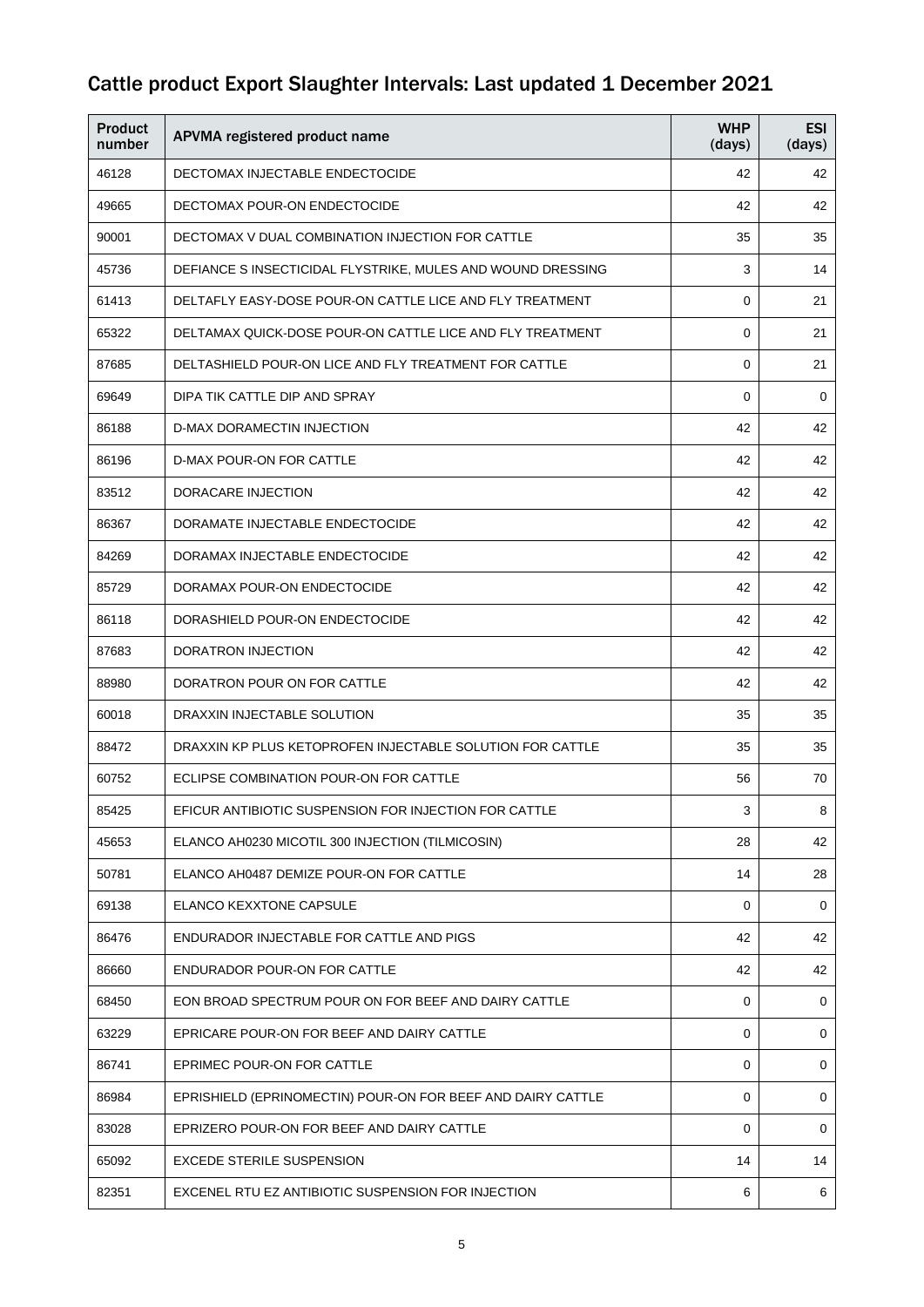| <b>Product</b><br>number | APVMA registered product name                                                            | <b>WHP</b><br>(days) | <b>ESI</b><br>(days) |
|--------------------------|------------------------------------------------------------------------------------------|----------------------|----------------------|
| 63770                    | EXIFLUKE 240 ORAL FLUKICIDE FOR CATTLE                                                   | 14                   | 56                   |
| 60489                    | EXIFLUKE ORAL FLUKICIDE FOR SHEEP, CATTLE AND GOATS                                      | 21                   | 56                   |
| 84897                    | EXIGUARD BUFFALO FLY INSECTICIDE (when used as a backrubber)                             | $\Omega$             | 10                   |
| 84897                    | EXIGUARD BUFFALO FLY INSECTICIDE (when used as a backspray)                              | 0                    | 0                    |
| 89637                    | EXITIX GOLD BROAD SPECTRUM POUR-ON FOR CATTLE                                            | 28                   | 42                   |
| 90312                    | EXITIX POUR ON TICK DEVELOPMENT INHIBITOR                                                | 42                   | 42                   |
| 46725                    | FARNAM WORMA DRENCH BROAD SPECTRUM ORAL ANTHELMINTIC FOR<br><b>HORSES AND CATTLE</b>     | 8                    | 14                   |
| 52865                    | <b>FASICARE 120 FLUKICIDE FOR CATTLE AND SHEEP</b>                                       | 21                   | 56                   |
| 52406                    | FASIMEC CATTLE ORAL FLUKICIDE AND BROAD SPECTRUM DRENCH                                  | 21                   | 56                   |
| 58971                    | FASIMEC CATTLE POUR-ON FLUKICIDE AND BROAD SPECTRUM ANTHELMINTIC                         | 49                   | 140                  |
| 52185                    | FASINEX 100 ORAL FLUKICIDE FOR SHEEP, CATTLE AND GOATS                                   | 21                   | 56                   |
| 51262                    | <b>FASINEX 240 ORAL FLUKICIDE FOR CATTLE</b>                                             | 21                   | 56                   |
| 47676                    | <b>FASINEX 50 FLUKICIDE FOR SHEEP CATTLE AND GOATS</b>                                   | 28                   | 56                   |
| 87638                    | <b>FASITAK POUR-ON FOR CATTLE</b>                                                        | 49                   | 140                  |
| 68163                    | FENSOLVE ANTHELMINTIC FOR CATTLE AND HORSES                                              | 21                   | 21                   |
| 51308                    | FLUKARE C FLUKICIDE FOR CATTLE AND SHEEP                                                 | 21                   | 56                   |
| 56725                    | FLUKARE C PLUS SELENIUM FLUKICIDE FOR CATTLE, SHEEP AND GOATS                            | 21                   | 56                   |
| 51309                    | FLUKARE S FLUKICIDE FOR SHEEP, CATTLE AND GOATS                                          | 21                   | 56                   |
| 56725                    | FLUKARE S PLUS SELENIUM FLUKICIDE FOR SHEEP, CATTLE AND GOATS                            | 21                   | 56                   |
| 52899                    | FLUKAZOLE C COMBINATION FLUKE AND ROUNDWORM DRENCH FOR CATTLE                            | 21                   | 56                   |
| 56706                    | FLUKAZOLE C PLUS SELENIUM COMBINATION FLUKE AND ROUNDWORM<br>DRENCH FOR CATTLE AND SHEEP | 21                   | 56                   |
| 61621                    | FLUKEJECT INJECTABLE FLUKICIDE FOR CATTLE                                                | 28                   | 42                   |
| 58015                    | FLUTIK POUR-ON TICK DEVELOPMENT INHIBITOR                                                | 42                   | 42                   |
| 49703                    | GENESIS INJECTION ABAMECTIN ANTIPARASITIC FOR CATTLE & SHEEP                             | 42                   | 42                   |
| 50974                    | <b>GENESIS POUR-ON IVERMECTIN ENDECTOCIDE FOR CATTLE</b>                                 | 21                   | 21                   |
| 55699                    | GENESIS ULTRA INJECTION BROAD SPECTRUM ANTIPARASITIC FOR BEEF<br><b>CATTLE</b>           | 28                   | 42                   |
| 56465                    | GENESIS ULTRA POUR-ON ROUNDWORM, LIVER FLUKE & EXTERNAL<br>PARASITICIDE FOR CATTLE       | 49                   | 140                  |
| 55153                    | HEXASOL LA (OXYTETRACYCLINE/FLUNIXIN) INJECTION FOR CATTLE                               | 28                   | 28                   |
| 68974                    | <b>ILIUM BUCCALGESIC OTM</b>                                                             | 14                   | 21                   |
| 88512                    | <b>ILIUM TULATHROMYCIN INJECTION</b>                                                     | 35                   | 35                   |
| 59344                    | IMAX CD POUR-ON FOR CATTLE                                                               | 42                   | 42                   |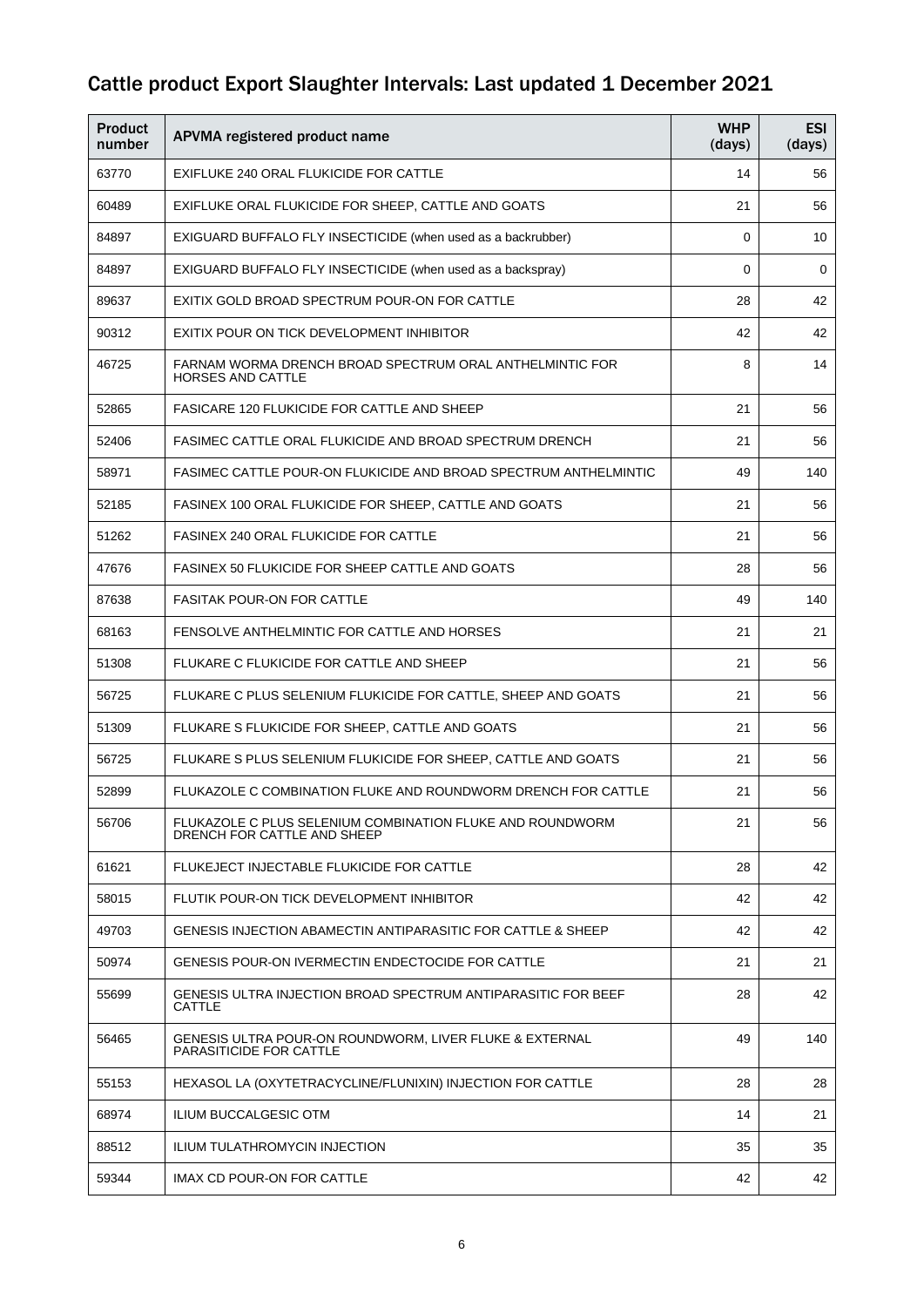| Product<br>number | APVMA registered product name                                                                                   | <b>WHP</b><br>(days) | <b>ESI</b><br>(days) |
|-------------------|-----------------------------------------------------------------------------------------------------------------|----------------------|----------------------|
| 86170             | <b>I-MEC LV POUR-ON FOR CATTLE</b>                                                                              | 42                   | 42                   |
| 89229             | IMPERIAL POUR-ON FLY AND LICE TREATMENT FOR CATTLE AND HORSES                                                   | $\Omega$             | 21                   |
| 85538             | INDEPENDANTS OWN ALBEMAX MINI-DOSE CATTLE DRENCH                                                                | 10                   | 10                   |
| 87549             | INDEPENDENTS OWN EPRINOMAX POUR-ON FOR BEEF AND DAIRY CATTLE                                                    | 0                    | 0                    |
| 85136             | INDEPENDENTS OWN EXITRAZ EC CATTLE AND PIG SPRAY                                                                | $\Omega$             | 0                    |
| 86911             | INDEPENDENTS OWN EXITRAZ WP CATTLE DIP AND SPRAY                                                                | $\Omega$             | 0                    |
| 81050             | INDEPENDENTS OWN FENBENDER 100 ORAL DRENCH FOR CATTLE AND<br><b>HORSES</b>                                      | 21                   | 21                   |
| 82675             | INDEPENDENTS OWN INCARCERATE EASY-DOSE POUR-ON CATTLE LICE AND<br><b>FLY TREATMENT</b>                          | $\Omega$             | 21                   |
| 87335             | INDEPENDENTS OWN LEVISTAR ORAL DRENCH                                                                           | 3                    | $\overline{7}$       |
| 85173             | INDEPENDENTS OWN MECTEC LV POUR-ON FOR CATTLE                                                                   | 42                   | 42                   |
| 90419             | INDEPENDENTS OWN STARMEC PLUS (IVERMECTIN PLUS CLORSULON) BROAD-<br>SPECTRUM ANTIPARASITIC INJECTION FOR CATTLE | 28                   | 42                   |
| 88048             | <b>INDEPENDENTS OWN STARSEAL</b>                                                                                | $\Omega$             | 0                    |
| 81471             | INDEPENDENTS OWN TICK OFF POUR-ON TICK DEVELOPMENT INHIBITOR                                                    | 42                   | 42                   |
| 90789             | <b>INTERSEAL</b>                                                                                                | $\Omega$             | 0                    |
| 63220             | IVACLOR BROADSPECTRUM ANTIPARASITIC INJECTION FOR CATTLE                                                        | 28                   | 42                   |
| 45721             | IVOMEC (IVERMECTIN) POUR-ON FOR CATTLE                                                                          | 42                   | 42                   |
| 46570             | IVOMEC ANTIPARASITIC INJECTION FOR CATTLE                                                                       | 28                   | 42                   |
| 49105             | IVOMEC EPRINEX (EPRINOMECTIN) POUR-ON FOR BEEF AND DAIRY CATTLE                                                 | $\Omega$             | 0                    |
| 45359             | IVOMEC PLUS (IVERMECTIN PLUS CLORSULON) BROADSPECTRUM<br>ANTIPARASITIC INJECTION FOR CATTLE                     | 28                   | 42                   |
| 90014             | JUROX TICK DEVELOPMENT INHIBITOR AND BROAD SPECTRUM POUR-ON                                                     | 28                   | 42                   |
| 89488             | <b>JUROX TULATHROMYCIN INJECTION</b>                                                                            | 35                   | 35                   |
| 38851             | LEVAMISOLE GOLD LV ORAL ANTHELMINTIC FOR SHEEP AND CATTLE                                                       | 3                    | $\overline{7}$       |
| 38842             | LEVAMISOLE GOLD ORAL ANTHELMINTIC FOR SHEEP AND CATTLE                                                          | 3                    | $\overline{7}$       |
| 81726             | LEVICLEAR ORAL ANTHELMINTIC FOR SHEEP AND CATTLE                                                                | 3                    | $\overline{7}$       |
| 53573             | LEVIMAX LV ORAL BROAD SPECTRUM ANTHELMINTIC DRENCH                                                              | 3                    | $\overline{7}$       |
| 86346             | LEVISTAR LV ORAL DRENCH                                                                                         | 3                    | 7                    |
| 65003             | LOXICOM INJECTION FOR CATTLE AND PIGS                                                                           | 12                   | 21                   |
| 88610             | LYDAXX™ INJECTABLE SOLUTION                                                                                     | 35                   | 35                   |
| 67479             | MAXALAC DC DRY COW INTRAMAMMARY ANTIBIOTIC                                                                      | 21                   | 21                   |
| 88555             | MAXIMO POUR-ON FOR CATTLE AND RED DEER                                                                          | 0                    | 0                    |
| 67606             | <b>MAXIMUS POUR-ON FOR CATTLE</b>                                                                               | 0                    | 0                    |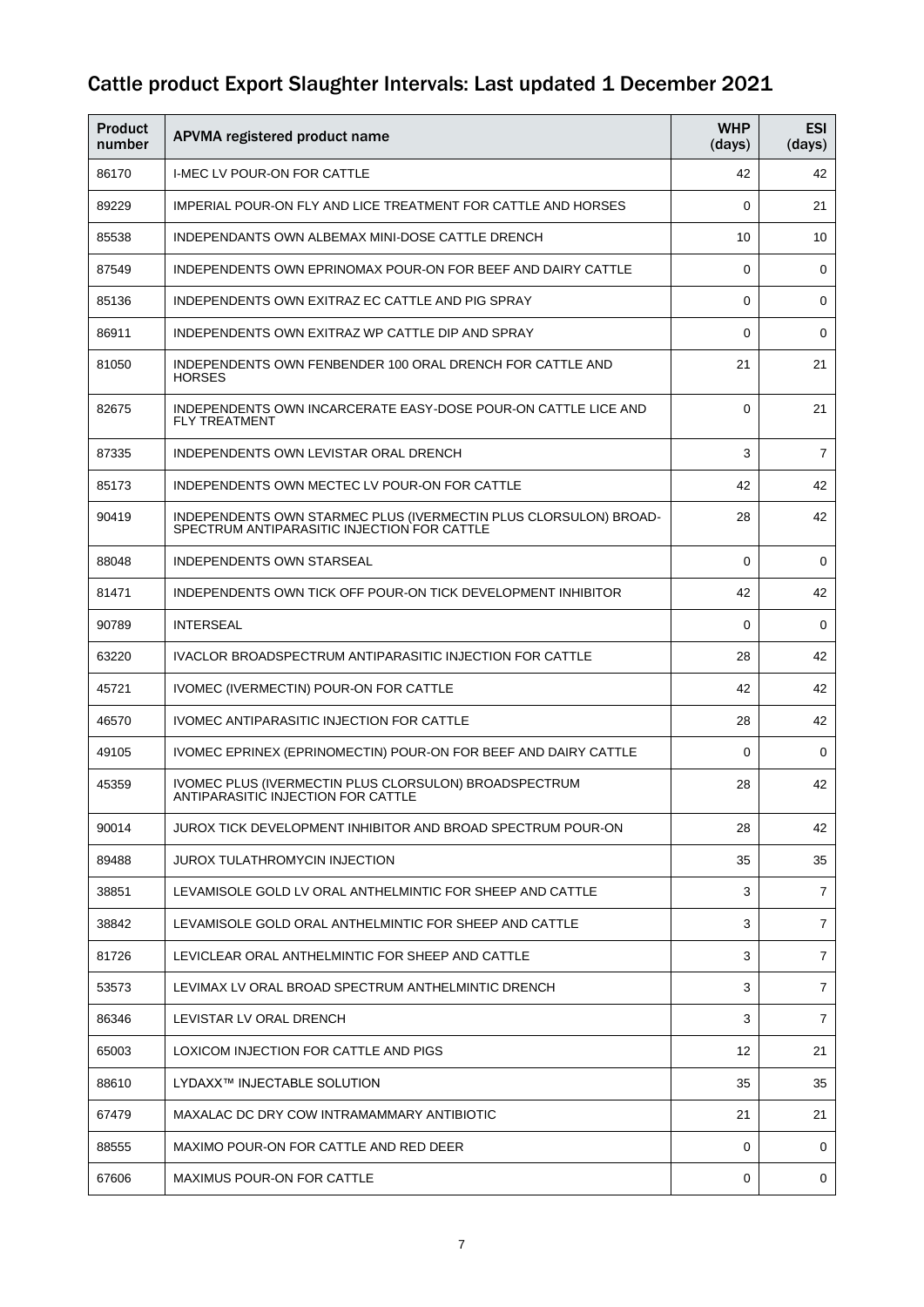| <b>Product</b><br>number | APVMA registered product name                                                        | <b>WHP</b><br>(days) | <b>ESI</b><br>(days) |
|--------------------------|--------------------------------------------------------------------------------------|----------------------|----------------------|
| 52528                    | MECMAX ANTIPARASITIC INJECTION FOR CATTLE                                            | 28                   | 42                   |
| 85634                    | METACAM 40 MG/ML SOLUTION FOR INJECTION                                              | 11                   | 17                   |
| 47091                    | METRICURE BENZATHINE CEPHAPIRIN INTRA-UTERINE SUSPENSION                             | 2                    | 2                    |
| 87671                    | MOXI LA LONG ACTING INJECTION FOR CATTLE                                             | 56                   | 108                  |
| 64950                    | <b>MOXIMAX CATTLE POUR-ON</b>                                                        | $\Omega$             | 0                    |
| 91130                    | MOXIMAX LONG ACTING INJECTION FOR CATTLE                                             | 56                   | 108                  |
| 88391                    | MOXIMAX MOXIDECTIN POUR ON FOR CATTLE                                                | 0                    | 0                    |
| 80298                    | MOXIMAX POUR-ON FOR CATTLE AND RED DEER                                              | $\Omega$             | 0                    |
| 70420                    | <b>MOXISTAR CATTLE POUR-ON</b>                                                       | $\Omega$             | 0                    |
| 84849                    | <b>MOXISTAR LONG ACTING INJECTION FOR CATTLE</b>                                     | 56                   | 108                  |
| 89002                    | MUSTER POUR-ON LOUSICIDE FOR CATTLE AND SHEEP                                        | 10                   | 10                   |
| 84602                    | NEOPRINIL POUR-ON FOR BEEF AND DAIRY CATTLE AND DEER                                 | $\Omega$             | 0                    |
| 83969                    | NEOVE DORAMECTIN POUR-ON ENDECTOCIDE                                                 | 42                   | 42                   |
| 87029                    | NEOVEDOR INJECTABLE ENDECTOCIDE                                                      | 42                   | 42                   |
| 83969                    | NEOVEDOR POUR-ON ENDECTOCIDE                                                         | 42                   | 42                   |
| 87812                    | NEOVEMOX LONG ACTING INJECTION FOR CATTLE                                            | 56                   | 108                  |
| 85314                    | NEOVEMOX POUR-ON FOR CATTLE AND RED DEER                                             | $\Omega$             | 0                    |
| 89089                    | NEOVEXX INJECTABLE SOLUTION                                                          | 35                   | 35                   |
| 70184                    | NITROFLUKE INJECTION FLUKICIDE FOR CATTLE                                            | 70                   | 140                  |
| 66803                    | NORFENICOL 300 mg/mL SOLUTION FOR INJECTION FOR CATTLE AND PIGS                      | 42                   | 42                   |
| 56769                    | NOROMECTIN ANTIPARASITIC INJECTION FOR CATTLE AND PIGS                               | 42                   | 42                   |
| 60795                    | NOROMECTIN PLUS BROADSPECTRUM ANTIPARASITIC INJECTION FOR CATTLE                     | 28                   | 42                   |
| 51265                    | NOROMECTIN POUR-ON FOR CATTLE                                                        | 42                   | 42                   |
| 68533                    | <b>NOVORMON ECG</b>                                                                  | $\Omega$             | 0                    |
| 49876                    | NUCIDOL 200 EC INSECTICIDE AND ACARICIDE (when used as a backspray)                  | 3                    | 3                    |
| 49876                    | NUCIDOL 200 EC INSECTICIDE AND ACARICIDE (when used as a buckrubber)                 | 3                    | 10                   |
| 52201                    | NUFLOR LA INJECTABLE SOLUTION                                                        | 42                   | 42                   |
| 50938                    | OPTICLOX EYE OINTMENT                                                                | $\Omega$             | 0                    |
| 69024                    | ORBENIN L.A. LACTATING COW INTRAMAMMARY ANTIBIOTIC INFUSION WITH<br>PROLONGED ACTION | $\Omega$             | 0                    |
| 48944                    | OXAZOLE CONCENTRATED WORMING DRENCH FOR CATTLE AND HORSES                            | 8                    | 14                   |
| 40267                    | OXFEN LV ANTHELMINTIC FOR SHEEP CATTLE AND GOATS                                     | 10                   | 14                   |
| 58799                    | OZTIK POUR-ON TICK INHIBITOR FOR CATTLE                                              | 42§                  | 42                   |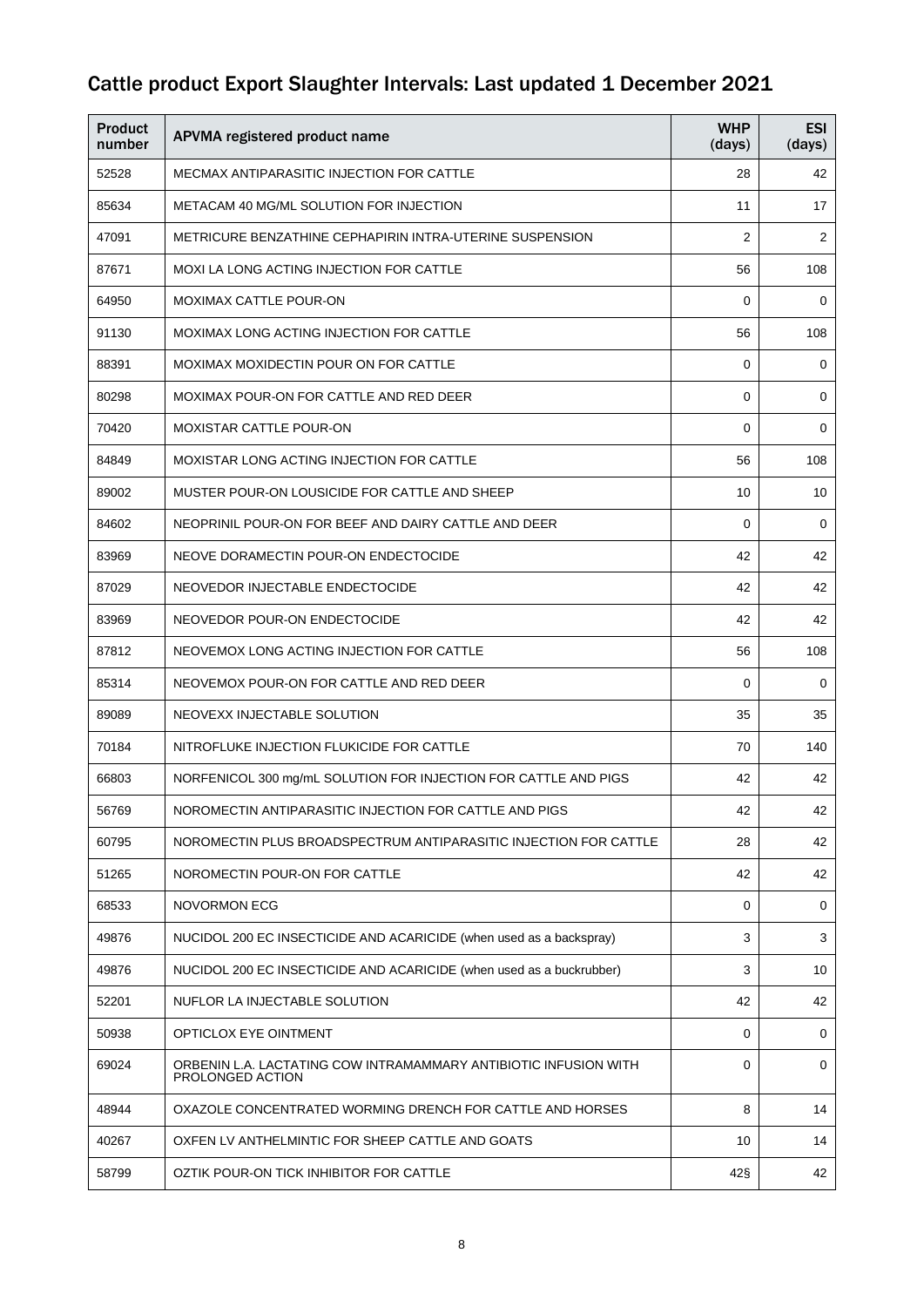| <b>Product</b><br>number | APVMA registered product name                                                                              | <b>WHP</b><br>(days) | <b>ESI</b><br>(days) |
|--------------------------|------------------------------------------------------------------------------------------------------------|----------------------|----------------------|
| 49917                    | <b>PARAMECTIN INJECTION FOR CATTLE</b>                                                                     | 30                   | 42                   |
| 50341                    | PARAMECTIN POUR-ON FOR CATTLE                                                                              | 35                   | 42                   |
| 53549                    | <b>PARAMECTIN RV POUR-ON FOR CATTLE</b>                                                                    | 35                   | 42                   |
| 88816                    | PASTORAL AG DELTAFIX POUR-ON FOR CATTLE                                                                    | $\Omega$             | 21                   |
| 90253                    | PASTORAL AG DORALAB INJECTION FOR CATTLE AND PIGS                                                          | 42                   | 42                   |
| 91445                    | PASTORAL AG DORALAB POUR-ON FOR CATTLE                                                                     | 42                   | 42                   |
| 88594                    | PASTORAL AG DORAMECTIN INJECTION FOR CATTLE AND PIGS                                                       | 42                   | 42                   |
| 88823                    | PASTORAL AG EPRINOLAB POUR-ON FOR BEEF AND DAIRY CATTLE                                                    | $\Omega$             | 0                    |
| 81764                    | PASTORAL AG FLUAZURON POUR-ON TICK DEVELOPMENT INHIITOR FOR<br><b>CATTLE</b>                               | 42                   | 42                   |
| 88831                    | PASTORAL AG IVERLAB LV POUR-ON FOR CATTLE                                                                  | 42                   | 42                   |
| 91453                    | PASTORAL AG IVERLAB PLUS (IVERMECTIN PLUS CLORSULON) BROAD-<br>SPECTRUM ANTIPARASITIC INJECTION FOR CATTLE | 28                   | 42                   |
| 58231                    | PASTORAL AG IVERMECTIN INJECTION FOR CATTLE                                                                | 28                   | 42                   |
| 52711                    | PASTORAL AG IVERMECTIN POUR-ON FOR CATTLE                                                                  | 42                   | 42                   |
| 88834                    | PASTORAL AG LEVAMISOLE LV ORAL DRENCH                                                                      | 3                    | 7                    |
| 88836                    | PASTORAL AG LEVAMISOLE ORAL DRENCH                                                                         | 3                    | 7                    |
| 69563                    | PASTORAL AG MOXIDECTIN POUR-ON FOR CATTLE                                                                  | $\Omega$             | 0                    |
| 88824                    | PASTORAL AG TICKGARD DUO POUR-ON FOR CATTLE                                                                | 28                   | 42                   |
| 53910                    | PATRIOT INSECTICIDE EAR TAG FOR CATTLE                                                                     | $\Omega$             | 0                    |
| 88498                    | PENETHAJECT RTU ANTIBIOTIC INJECTION                                                                       | 6                    | 6                    |
| 81905                    | PHARMACHEM SWAT POUR-ON INSECTICIDE FOR CATTLE                                                             | $\overline{7}$       | 14                   |
| 89473                    | PHARMTET 300MG/ML INJECTION                                                                                | 35                   | 35                   |
| 87868                    | PNEUMAXXIN                                                                                                 | 35                   | 35                   |
| 89842                    | PROFLOR 300MG/ML DUO INJECTABLE FOR CATTLE                                                                 | 49                   | 49                   |
| 62946                    | PROTRACE MULTI COMBINATION COPPER, COBALT AND SELENIUM CAPSULES<br>FOR CATTLE                              | 0                    | 0                    |
| 65805                    | QUADRANT DRY COW INTRAMAMMARY ANTIBIOTIC                                                                   | 21                   | 21                   |
| 90160                    | RANDLAB DORAMECTIN INJECTION                                                                               | 42                   | 42                   |
| 90158                    | RANDLAB TULATHROMYCIN INJECTION                                                                            | 35                   | 35                   |
| 36019                    | RECEPTAL SYNTHETIC GONADOTROPHIN RELEASING HORMONE                                                         | 0                    | 0                    |
| 91199                    | REFLEX POUR-ON FOR CATTLE                                                                                  | 35                   | 42                   |
| 62467                    | RESFLOR INJECTABLE SOLUTION                                                                                | 49                   | 49                   |
| 89712                    | RESPOTIL 300 mg/mL TILMOCOSIN PHOSPHATE SOLUTION FOR INJECTION                                             | 28                   | 42                   |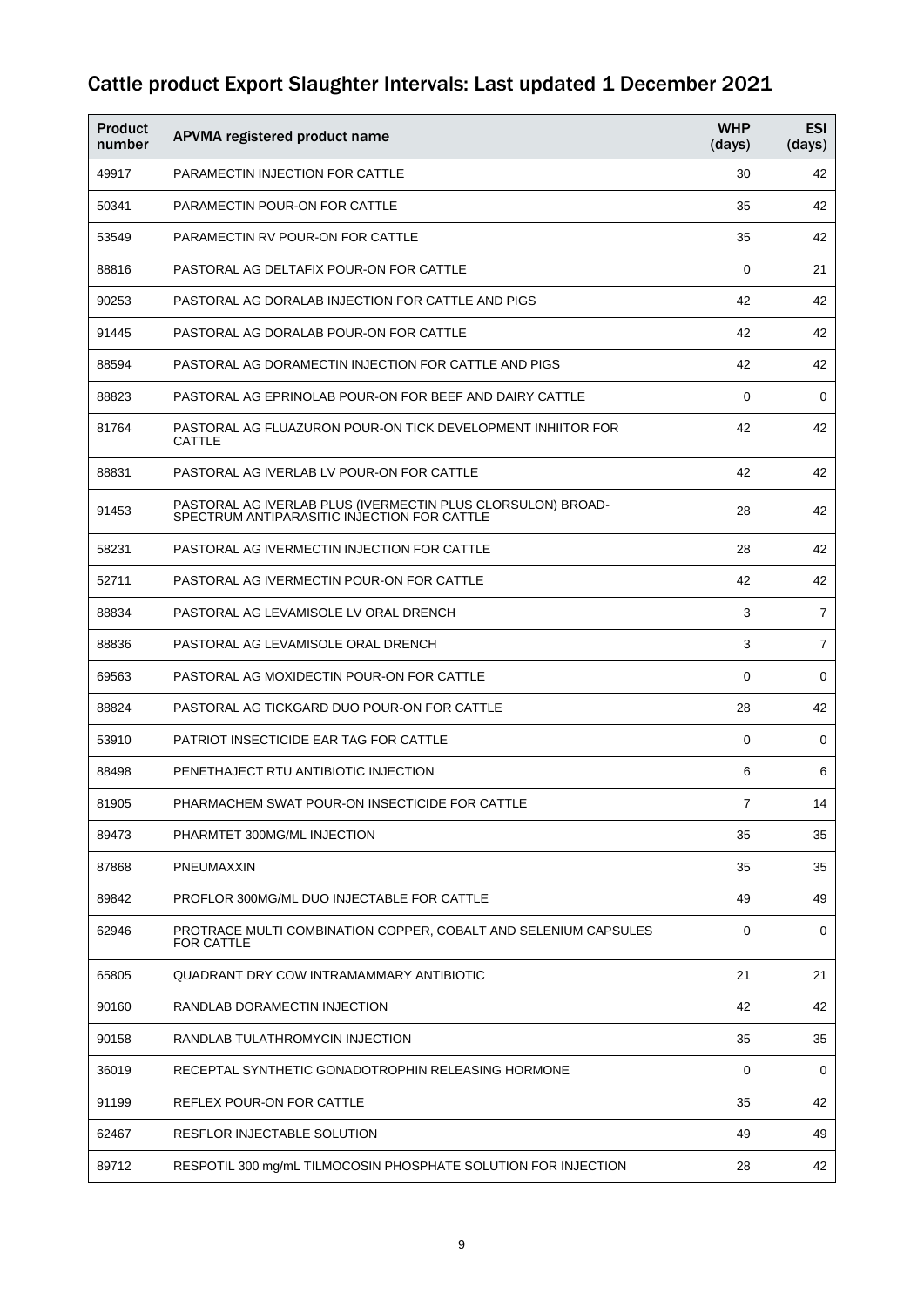| <b>Product</b><br>number | APVMA registered product name                                                  | <b>WHP</b><br>(days) | <b>ESI</b><br>(days) |
|--------------------------|--------------------------------------------------------------------------------|----------------------|----------------------|
| 51215                    | RICHTAFORT PHOSPHORUS 125 + VITAMIN B12 INJECTION FOR HORSES,<br>CATTLE & DOGS | $\Omega$             | 0                    |
| 85528                    | ROUST BUFFALO FLY INSECTICIDE (when used as backrubber)                        | $\Omega$             | 10                   |
| 85528                    | ROUST BUFFALO FLY INSECTICIDE (when used as overspray)                         | 0                    | 0                    |
| 85568                    | ROUST CATTLE DIP AND SPRAY                                                     | 8                    | 21                   |
| 51441                    | RYCOZOLE ORAL ANTHELMINTIC FOR SHEEP AND CATTLE                                | 3                    | 7                    |
| 53112                    | RYCOZOLE RV PLUS SELENIUM ORAL ANTHELMINTIC FOR SHEEP AND CATTLE               | 3                    | $\overline{7}$       |
| 68700                    | SELECTAN SOLUTION FOR INJECTION FOR CATTLE AND PIGS                            | 28                   | 42                   |
| 69965                    | SEQUEL COMBINATION POUR-ON FOR CATTLE                                          | 56                   | 70                   |
| 84437                    | STARMEC IVERMECTIN INJECTION FOR CATTLE                                        | 28                   | 42                   |
| 83891                    | STARMEC LV POUR-ON FOR CATTLE                                                  | 42                   | 42                   |
| 70317                    | STARMEC POUR-ON FOR BEEF AND DAIRY CATTLE                                      | 28                   | 28                   |
| 70317                    | STARMEC POUR-ON FOR BEEF AND DAIRY CATTLE                                      | 28                   | 28                   |
| 64771                    | STOCKRITE IVERMECTIN POUR-ON FOR BEEF AND DAIRY CATTLE                         | 28                   | 28                   |
| 48119                    | STRATEGIK MINI-DOSE WORMING DRENCH FOR CATTLE                                  | 10                   | 10                   |
| 47343                    | SUMIFLY BUFFALO FLY INSECTICIDE                                                | $\Omega$             | 0                    |
| 45594                    | SUPONA BUFFALO FLY INSECTICIDE (when used as a backrubber)                     | $\Omega$             | 10                   |
| 45594                    | SUPONA BUFFALO FLY INSECTICIDE (when used as a backspray)                      | $\Omega$             | 0                    |
| 70119                    | SURESHOT GOLD POUR-ON CATTLE WORMER                                            | 3                    | 7                    |
| 64199                    | SWISH POUR-ON CATTLE LICE AND FLY TREATMENT                                    | $\Omega$             | 21                   |
| 56795                    | SYKES BIG L POUR-ON                                                            | 3                    | $\overline{7}$       |
| 38422                    | SYKES BIG L WORM DRENCH FOR SHEEP & CATTLE                                     | 3                    | $\overline{7}$       |
| 90555                    | TAKTIC CATTLE DIP AND SPRAY                                                    | 0                    | 0                    |
| 39823                    | TAKTIC EC ACARICIDAL SPRAY FOR CATTLE AND PIGS                                 | $\Omega$             | 0                    |
| 41278                    | TAKTIC WP CATTLE DIP AND SPRAY                                                 | $\Omega$             | 0                    |
| 91103                    | TALENTCARE DORAMECTIN POUR ON ENDECTOCIDE                                      | 42                   | 42                   |
| 91485                    | TALENTCARE MOXIDECTIN POUR-ON FOR CATTLE AND RED DEER                          | $\Omega$             | 0                    |
| 69972                    | <b>TARGOT POUR-ON ENDECTOCIDE</b>                                              | 42                   | 42                   |
| 68854                    | TAURADOR POUR-ON FOR CATTLE                                                    | 42                   | 42                   |
| 82566                    | TAURAMOX POUR-ON FOR CATTLE AND RED DEER                                       | $\Omega$             | 0                    |
| 51357                    | <b>TEATSEAL</b>                                                                | 0                    | 0                    |
| 55722                    | TERMINATOR INSECTICIDE EAR TAG FOR CATTLE                                      | $\Omega$             | 0                    |
| 88917                    | TETRAMAX LA 300 INJECTION                                                      | 35                   | 35                   |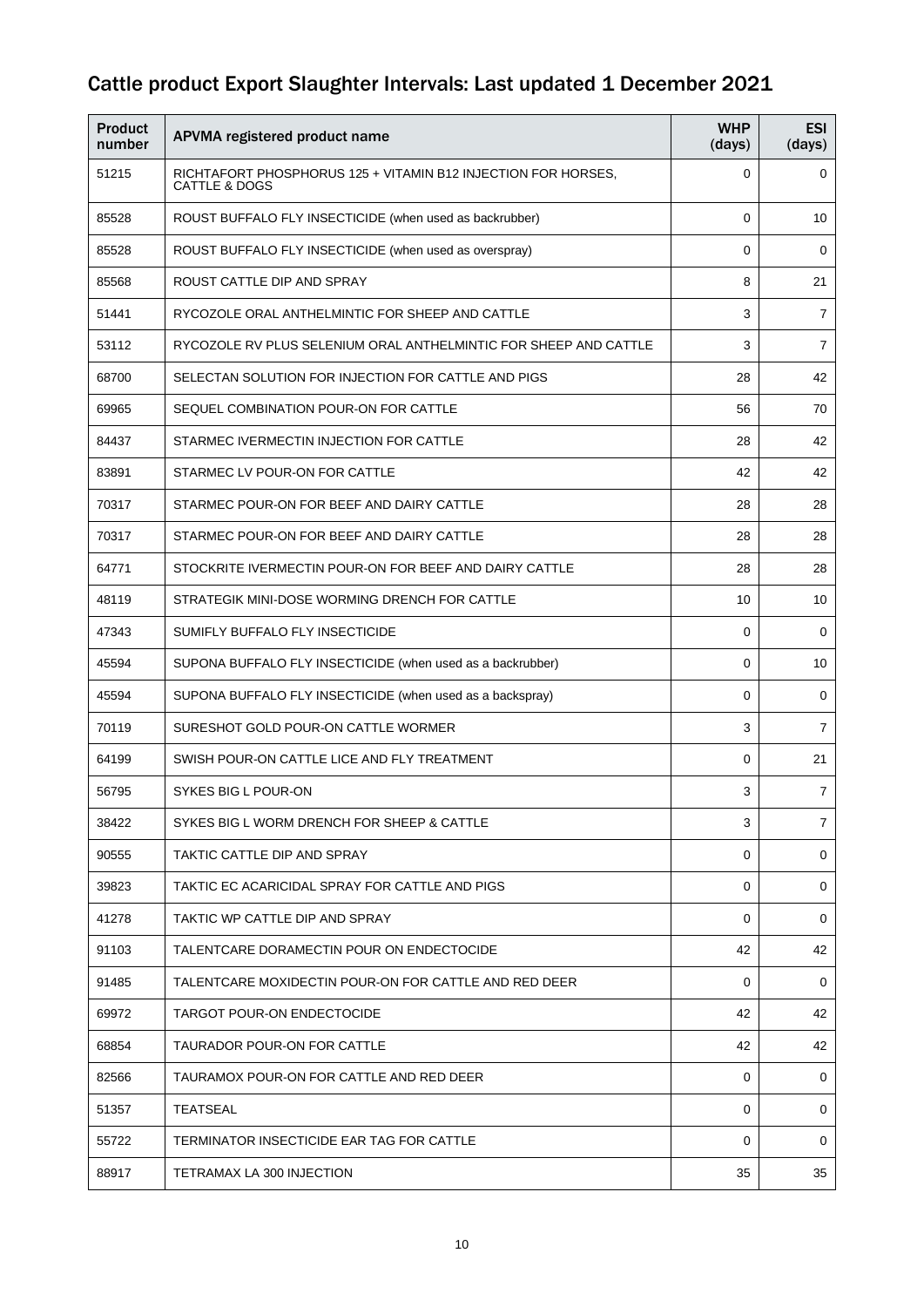| <b>Product</b><br>number | APVMA registered product name                                                               | <b>WHP</b><br>(days) | <b>ESI</b><br>(days) |
|--------------------------|---------------------------------------------------------------------------------------------|----------------------|----------------------|
| 88577                    | TETRAMIX 100 INJECTION                                                                      | 11                   | 11                   |
| 41611                    | THERACALCIUM INJECTABLE CALCIUM SUPPLEMENT                                                  | $\mathbf 0$          | $\mathbf 0$          |
| 90905                    | TICKPRO DUO TICK DEVELOPMENT INHIBITOR AND BROAD SPECTRUM POUR-<br>ON                       | 28                   | 42                   |
| 81640                    | TICKPRO POUR-ON TICK DEVELOPMENT INHIBITOR                                                  | 42                   | 42                   |
| 65325                    | TICKSTAR POUR-ON TICK DEVELOPMENT INHIBITOR                                                 | 42                   | 42                   |
| 62288                    | TIK BOS POUR-ON TICK DEVELOPMENT INHIBITOR                                                  | 42                   | 42                   |
| 63826                    | TIK SHOT POUR-ON TICK DEVELOPMENT INHIBITOR                                                 | 42                   | 42                   |
| 65721                    | TIKDIP CATTLE DIP AND SPRAY                                                                 | $\Omega$             | 0                    |
| 86875                    | <b>TILMICABS INJECTION</b>                                                                  | 28                   | 42                   |
| 63564                    | <b>TILMIX INJECTION</b>                                                                     | 35                   | 91                   |
| 87565                    | TILMIX INJECTION FOR CATTLE                                                                 | 28                   | 42                   |
| 86584                    | TILMODIL 300 TILMICOSIN INJECTION                                                           | 28                   | 42                   |
| 87117                    | TILMOVET 300 INJECTION                                                                      | 28                   | 42                   |
| 81807                    | TIXFIX POUR-ON TICK DEVELOPMENT INHIBITOR                                                   | 42                   | 42                   |
| 52850                    | TOLFEDINE CS INJECTION (intramuscular injection)                                            | 10                   | 28                   |
| 52850                    | TOLFEDINE CS INJECTION (intravenous injection)                                              | 4                    | 28                   |
| 88320                    | TOLTROX 50 MG/ML SUSPENSION                                                                 | 56                   | 75                   |
| 65017                    | TOP END MECTIN POUR-ON FOR CATTLE                                                           | 42                   | 42                   |
| 65902                    | TOPDEC CATTLE POUR-ON                                                                       | $\Omega$             | 0                    |
| 80308                    | TOPDEC POUR-ON FOR CATTLE AND RED DEER                                                      | 0                    | 0                    |
| 66186                    | TOPSHOT ANTIPARASITIC INJECTION FOR CATTLE                                                  | 28                   | 42                   |
| 62587                    | TOPSHOT POUR-ON FOR BEEF AND DAIRY CATTLE                                                   | 28                   | 28                   |
| 82338                    | TOROMAX LV CATTLE POUR-ON ENDECTOCIDE FOR CATTLE                                            | 21                   | 21                   |
| 65323                    | TOROMAX POUR-ON FOR BEEF AND DAIRY CATTLE                                                   | 28                   | 28                   |
| 88964                    | TOROMEC LV POUR ON FOR CATTLE                                                               | 21                   | 21                   |
| 86793                    | TOROMEC POUR ON FOR CATTLE                                                                  | 28                   | 28                   |
| 52463                    | TREMACIDE 120 FLUKICIDE FOR CATTLE AND SHEEP                                                | 21                   | 56                   |
| 88635                    | TRI-SOLFEN P                                                                                | 90                   | 90                   |
| 60099                    | TRI-SOLFEN TOPICAL ANAESTHETIC & ANTISEPTIC SOLUTION FOR PAIN RELIEF<br>IN LAMBS AND CALVES | 90                   | 90                   |
| 38044                    | TRODAX INJECTABLE ANTHELMINTIC                                                              | 28                   | 28                   |
| 80857                    | TROOPER APACHE HV LEVAMISOLE ORAL ANTHELMINTIC FOR SHEEP AND<br><b>CATTLE</b>               | 3                    | $\overline{7}$       |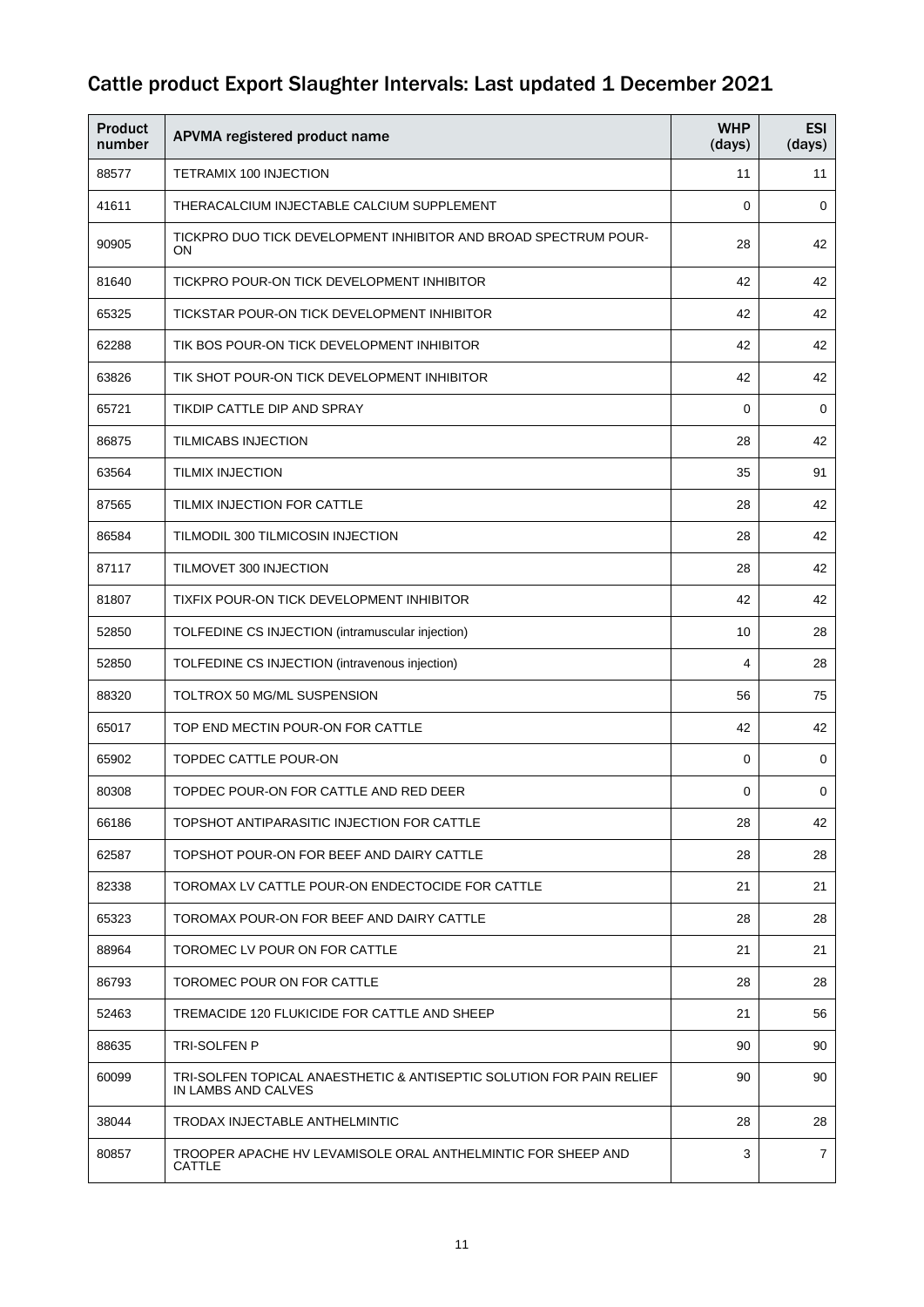| <b>Product</b><br>number | APVMA registered product name                                                      | <b>WHP</b><br>(days) | <b>ESI</b><br>(days) |
|--------------------------|------------------------------------------------------------------------------------|----------------------|----------------------|
| 80861                    | TROOPER APACHE LV LEVAMISOLE ORAL ANTHELMINTIC FOR SHEEP AND<br>CATTLE             | 3                    | $\overline{7}$       |
| 80862                    | TROOPER KNIGHT FENBENDAZOLE 100 ORAL ANTHELMINTIC FOR CATTLE AND<br><b>HORSES</b>  | 14                   | 14                   |
| 89410                    | TULAVEN INJECTABLE SOLUTION                                                        | 35                   | 35                   |
| 85687                    | TULAXX INJECTION                                                                   | 35                   | 35                   |
| 88653                    | <b>TULIEVE INJECTION</b>                                                           | 35                   | 35                   |
| 87907                    | TULISSIN INJECTABLE SOLUTION                                                       | 35                   | 35                   |
| 88145                    | ULTRACILLIN INJECTION                                                              | 21                   | 21                   |
| 86320                    | ULTRACLOX 24 INTRAMAMMARY ANTIBIOTIC SUSPENSION FOR LACTATING<br><b>DAIRY COWS</b> | 3                    | 3                    |
| 54362                    | ULTRAPEN LA PROCAINE PENICILLIN INJECTION FOR CATTLE AND PIGS                      | 21                   | 21                   |
| 86556                    | U-SEAL                                                                             | $\Omega$             | 0                    |
| 46818                    | VALBAZEN BROAD SPECTRUM MINI-DOSE CATTLE DRENCH                                    | 10                   | 10                   |
| 59836                    | <b>VEANAVITE VEANALYTE ELECTROGUARD</b>                                            | $\Omega$             | 0                    |
| 53674                    | VETADE VITAMIN A, D3 & E INJECTION                                                 | $\mathbf 0$          | 0                    |
| 51817                    | <b>VETMEC ANTIPARASITIC CATTLE INJECTION</b>                                       | 30                   | 42                   |
| 66768                    | VETMEC F BROAD SPECTRUM ANTIPARASITIC INJECTION FOR BEEF AND DAIRY<br>CATTLE       | 28                   | 42                   |
| 64597                    | <b>VETMEC LEV POUR-ON FOR CATTLE</b>                                               | 3                    | $\overline{7}$       |
| 84128                    | <b>VETMEC POUR-ON FOR CATTLE</b>                                                   | 42                   | 42                   |
| 90748                    | VETMEC TICKMASTER PLUS IVERMECTIN POUR-ON FOR CATTLE                               | 28                   | 42                   |
| 90743                    | VETMEC TICKMASTER POUR-ON FOR CATTLE                                               | 42                   | 42                   |
| 61297                    | VET'S CHOICE IVERMECTIN POUR ON FOR CATTLE                                         | 42                   | 42                   |
| 90977                    | VETSENSE EPRINOMEC POUR-ON FOR BEEF AND DAIRY CATTLE                               | $\Omega$             | 0                    |
| 64152                    | VETSENSE KILVERM SHEEP AND CATTLE ORAL DRENCH                                      | 3                    | $\overline{7}$       |
| 55679                    | VIRBAC DELTAMETHRIN POUR-ON CATTLE LICE AND FLY TREATMENT                          | 0                    | 21                   |
| 46482                    | VIRBAC FENCARE 100 ANTHELMINTIC FOR CATTLE AND HORSES                              | 21                   | 21                   |
| 40030                    | VIRBAC LEVAMISOLE POUR-ON ANTHELMINTIC FOR CATTLE                                  | 3                    | 7                    |
| 59844                    | VIRBAC NITROMEC INJECTION ENDECTOCIDE AND FLUKICIDE FOR CATTLE                     | 56                   | 120                  |
| 39816                    | VIRBAC OXFEN C ANTHELMINTIC FOR CATTLE                                             | 8                    | 14                   |
| 61555                    | VIRBAC VIRBAMEC LA INJECTION ENDECTOCIDE FOR CATTLE AND PIGS                       | 42                   | 42                   |
| 56736                    | VIRBAC VIRBAMEC LV POUR-ON ENDECTOCIDE FOR CATTLE                                  | 21                   | 21                   |
| 56755                    | VIRBAC VIRBAMEC PLUS INJECTION ENDECTOCIDE & FLUKICIDE FOR CATTLE                  | 28                   | 42                   |
| 56753                    | VIRBAC VIRBAMEC POUR-ON ENDECTOCIDE FOR CATTLE                                     | 35                   | 42                   |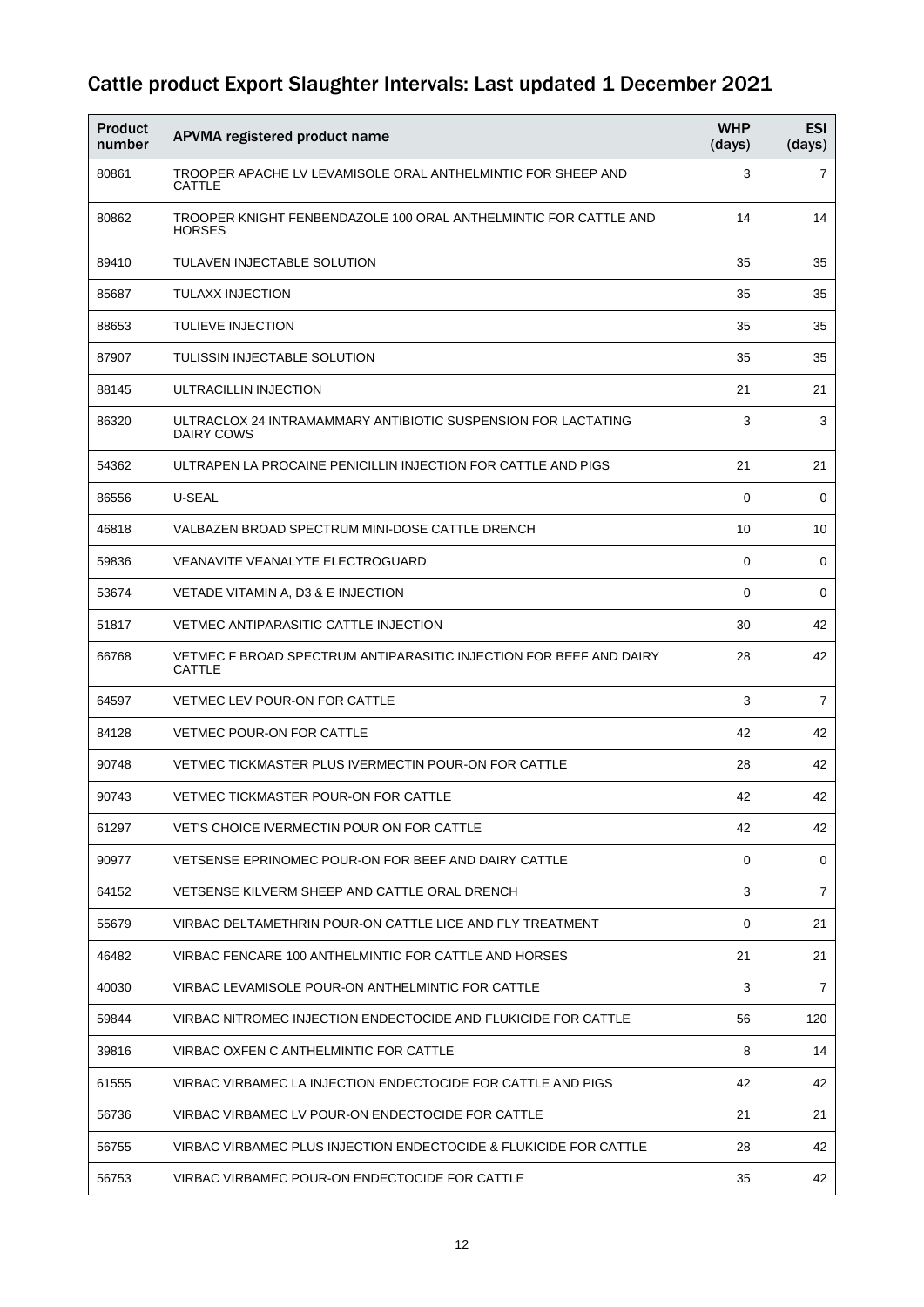| <b>Product</b><br>number | APVMA registered product name                                                                                      | <b>WHP</b><br>(days) | <b>ESI</b><br>(days) |
|--------------------------|--------------------------------------------------------------------------------------------------------------------|----------------------|----------------------|
| 47652                    | VIRBAMEC ANTIPARASITIC INJECTION FOR CATTLE                                                                        | 30                   | 42                   |
| 56338                    | WINTIX POUR-ON TICK DEVELOPMENT INHIBITOR                                                                          | 42§                  | 42                   |
| 48362                    | WSD ALBENDAZOLE CATTLE MINI DRENCH                                                                                 | 10                   | 10                   |
| 39572                    | WSD DIAZINON FOR SHEEP, CATTLE, GOATS AND PIGS (when used as a<br>backrubber)                                      | 3                    | 10                   |
| 39572                    | WSD DIAZINON FOR SHEEP, CATTLE, GOATS AND PIGS (when used as a<br>backspray)                                       | 3                    | 3                    |
| 40427                    | WSD FENBENDAZOLE 100 ORAL ANTHELMINTIC FOR CATTLE AND HORSES                                                       | 14                   | 14                   |
| 39068                    | WSD FENBENDAZOLE ORAL ANTHELMINTIC FOR SHEEP, GOATS AND CATTLE                                                     | 14                   | 14                   |
| 39573                    | WSD FLY STRIKE POWDER TO CONTROL FLYSTRIKE AND FOR WOUND<br>DRESSING FOR ANIMALS                                   | 3                    | 3                    |
| 39062                    | WSD LEVAMISOLE ORAL ANTHELMINTIC FOR SHEEP AND CATTLE                                                              | 3                    | $\overline{7}$       |
| 60617                    | WSD LV TRICLABENDAZOLE ORAL FLUKICIDE FOR SHEEP, CATTLE AND GOATS                                                  | 21                   | 56                   |
| 39574                    | WSD MULESING POWDER WOUND DRESSING FOLLOWING MULES OPERATION<br>GENERAL WOUND DRESSING FOR SHEEP, CATTLE AND GOATS | 3                    | 3                    |
| 58517                    | YOUNG'S FLUTIK POUR-ON TICK DEVELOPMENT INHIBITOR                                                                  | 42                   | 42                   |
| 58529                    | YOUNG'S TRICLA 120 FLUKICIDE FOR CATTLE AND SHEEP                                                                  | 21                   | 56                   |
| 64929                    | YOUNG'S TRICLA 240 ORAL FLUKICIDE FOR CATTLE                                                                       | 21                   | 56                   |
| 58982                    | YOUNG'S TRICLA 50 FLUKICIDE FOR SHEEP, CATTLE AND GOATS                                                            | 21                   | 56                   |
| 58978                    | YOUNG'S TRICLAMEC CATTLE POUR-ON FLUKICIDE AND BROAD SPECTRUM<br>ANTHELMINTIC                                      | 49                   | 140                  |
| 62199                    | Y-TEX AGRESSOR CATTLE EAR TAGS                                                                                     | $\Omega$             | 42                   |
| 56165                    | Y-TEX BRUTE POUR-ON FOR CATTLE                                                                                     | 7                    | 14                   |
| 46406                    | Y-TEX OPTIMIZER INSECTICIDAL CATTLE EAR TAGS                                                                       | 0                    | 0                    |
| 48148                    | Y-TEX PYTHON INSECTICIDAL CATTLE EAR TAGS                                                                          | 0                    | 0                    |
| 81286                    | Y-TEX PYTHON INSECTICIDAL CATTLE STRIP                                                                             | $\Omega$             | 0                    |
| 57920                    | Y-TEX PYTHON MAXIMA INSECTICIDAL CATTLE EAR TAGS                                                                   | $\Omega$             | 0                    |
| 51524                    | Y-TEX WARRIOR INSECTICIDAL CATTLE EAR TAGS                                                                         | $\Omega$             | 0                    |
| 86233                    | ZEROMEC ANTIPARASITIC INJECTION FOR CATTLE                                                                         | 28                   | 42                   |
| 86228                    | ZEROMEC GOLD (IVERMECTIN AND CLORSULON) BROAD SPECTRUM<br>ANTIPARASITIC INJECTION FOR CATTLE                       | 28                   | 42                   |
| 81646                    | ZEROMEC POUR-ON FOR CATTLE                                                                                         | 42                   | 42                   |
| 82001                    | ZOLVIX MONEPANTEL BROAD SPECTRUM ORAL ANTHELMINTIC FOR CATTLE                                                      | 7                    | 70                   |
| 69763                    | ZOLVIX PLUS BROAD SPECTRUM ORAL ANTHELMINTIC FOR SHEEP AND CATTLE                                                  | 12                   | 61                   |

Note: § Calves which have suckled on treated cows must not be slaughtered less than 4 months after the last treatment of these cows.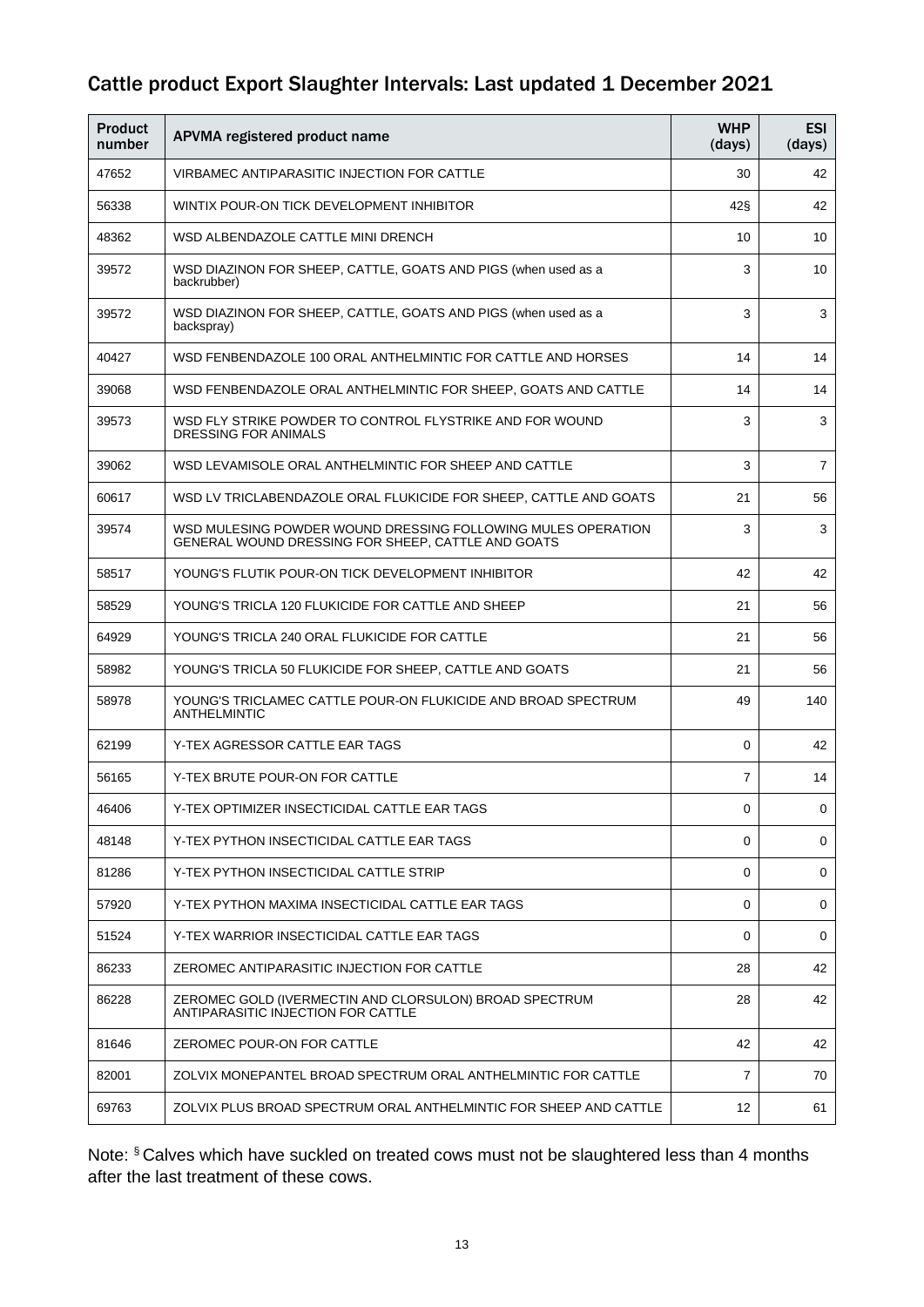For the following products containing oxytetracycline or chlortetracycline, the product labels do not specify ESIs. Based on the MRLs established by the current trading partners for Australian cattle products, the label WHPs are considered to be acceptable for the management of oxytetracycline and chlortetracycline residues in exported cattle meat and offal. For these products, the ESIs are currently considered to be equivalent to the WHPs.

| <b>Product</b><br>number | APVMA registered product name                                                    | <b>WHP</b><br>(days) | <b>Provisional</b><br>ESI (days) |
|--------------------------|----------------------------------------------------------------------------------|----------------------|----------------------------------|
| 36645                    | AUROFAC 200 ANTIBIOTIC FEED SUPPLEMENT GRANULATED (prophylactic dose)            | 5                    | 5                                |
| 36645                    | AUROFAC 200 ANTIBIOTIC FEED SUPPLEMENT GRANULATED (therapeutic dose)             | 10                   | 10                               |
| 37617                    | AUROFAC D DISPERSIBLE ANTIBIOTIC FEED SUPPLEMENT                                 | 10                   | 10                               |
| 51637                    | BIVATOP 200 LONG ACTING INJECTABLE                                               | 21                   | 21                               |
| 80594                    | CHLORMIX CTC 200 GRANULAR PREMIX (prophylactic dose)                             | 5                    | 5                                |
| 80594                    | CHLORMIX CTC 200 GRANULAR PREMIX (therapeutic dose)                              | 10                   | 10                               |
| 56639                    | CHLORTET 200 GRANULAR FEED ADDITIVE (prophylactic dose)                          | 5                    | 5                                |
| 56639                    | CHLORTET 200 GRANULAR FEED ADDITIVE (therapeutic dose)                           | 10                   | 10                               |
| 61249                    | CCD CTC 200 GRANULAR PREMIX (prophylactic dose)                                  | 5                    | 5                                |
| 61249                    | CCD CTC 200 GRANULAR PREMIX (therapeutic dose)                                   | 10                   | 10                               |
| 41943                    | CCD OTC 10 SOLUBLE POWDER                                                        | 5                    | 5                                |
| 42339                    | CCD OTC 100 SOLUBLE POWDER                                                       | 5                    | 5                                |
| 42338                    | CCD OTC 200                                                                      | 5                    | 5                                |
| 64660                    | CTC 200 G MICRO GRANULATE FEED ADDITIVE (prophylactic dose)                      | 5                    | 5                                |
| 64660                    | CTC 200 G MICRO GRANULATE FEED ADDITIVE (therapeutic dose)                       | 10                   | 10                               |
| 60856                    | CTC-ECO 200 GRANULAR (prophylactic dose)                                         | 5                    | 5                                |
| 60856                    | CTC-ECO 200 GRANULAR (therapeutic dose)                                          | 10                   | 10                               |
| 37256                    | COOPERS ENGEMYCIN 100 OXYTETRACYCLINE HYDROCHLORIDE 100MG/ML<br><b>INJECTION</b> | 14                   | 14                               |
| 40057                    | ILIUM OXYTET-200 L.A. LONG-ACTING BROAD-SPECTRUM ANTIBIOTIC<br><b>INJECTION</b>  | 42                   | 42                               |
| 49851                    | MASTALONE INTRAMAMMARY SUSPENSION FOR LACTATING COWS                             | 30                   | 30                               |
| 66767                    | NUTRICTC 200G FEED ADDITIVE PREMIX (prophylactic dose)                           | 5                    | $\,$ 5 $\,$                      |
| 66767                    | NUTRICTC 200G FEED ADDITIVE PREMIX (therapeutic dose)                            | 10                   | 10                               |
| 40323                    | OTC 200 FOR FEED MEDICATION                                                      | 5                    | 5                                |
| 54186                    | OXY-ECO BASE                                                                     | $\overline{7}$       | $\overline{7}$                   |
| 52211                    | OXY-ECO ORAL POWDER                                                              | 7                    | 7                                |
| 40512                    | OXYMAV 100 SOLUBLE BROADSPECTRUM ANTIBIOTIC POWDER                               | 21                   | 21                               |
| 90134                    | RANDLAB OXYTETRACYCLINE INJECTION 100 mg/mL                                      | 14                   | 14                               |
| 48509                    | TERRAMYCIN 100 INJECTABLE SOLUTION                                               | 14                   | 14                               |